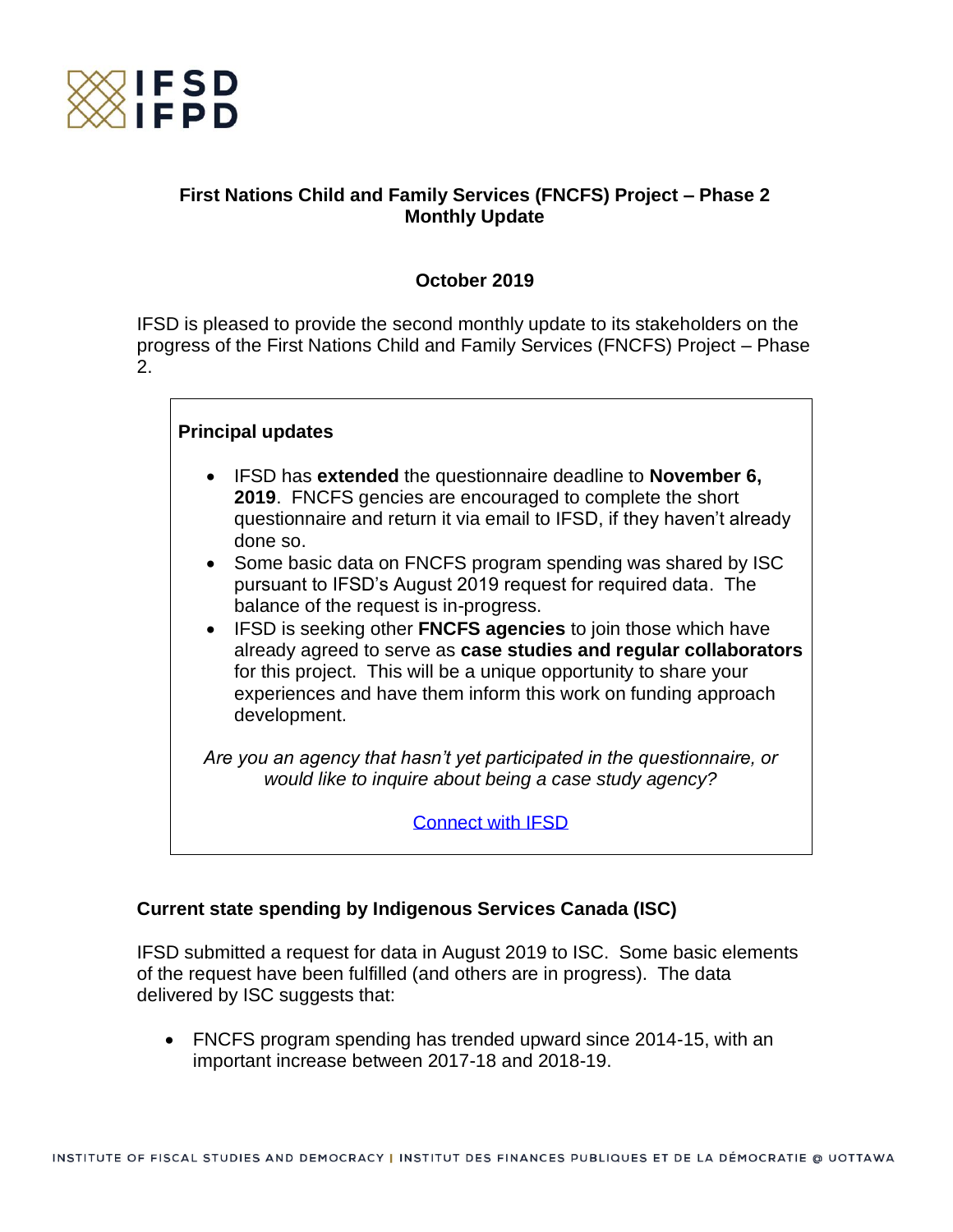



Total FNCFS program expenditure by major category, by fiscal year

• Over time, Manitoba, Ontario and Alberta have received the largest total FNCFS program transfers.



• Ontario-based agencies have received the highest amount of CHRTmandated supplementary funding.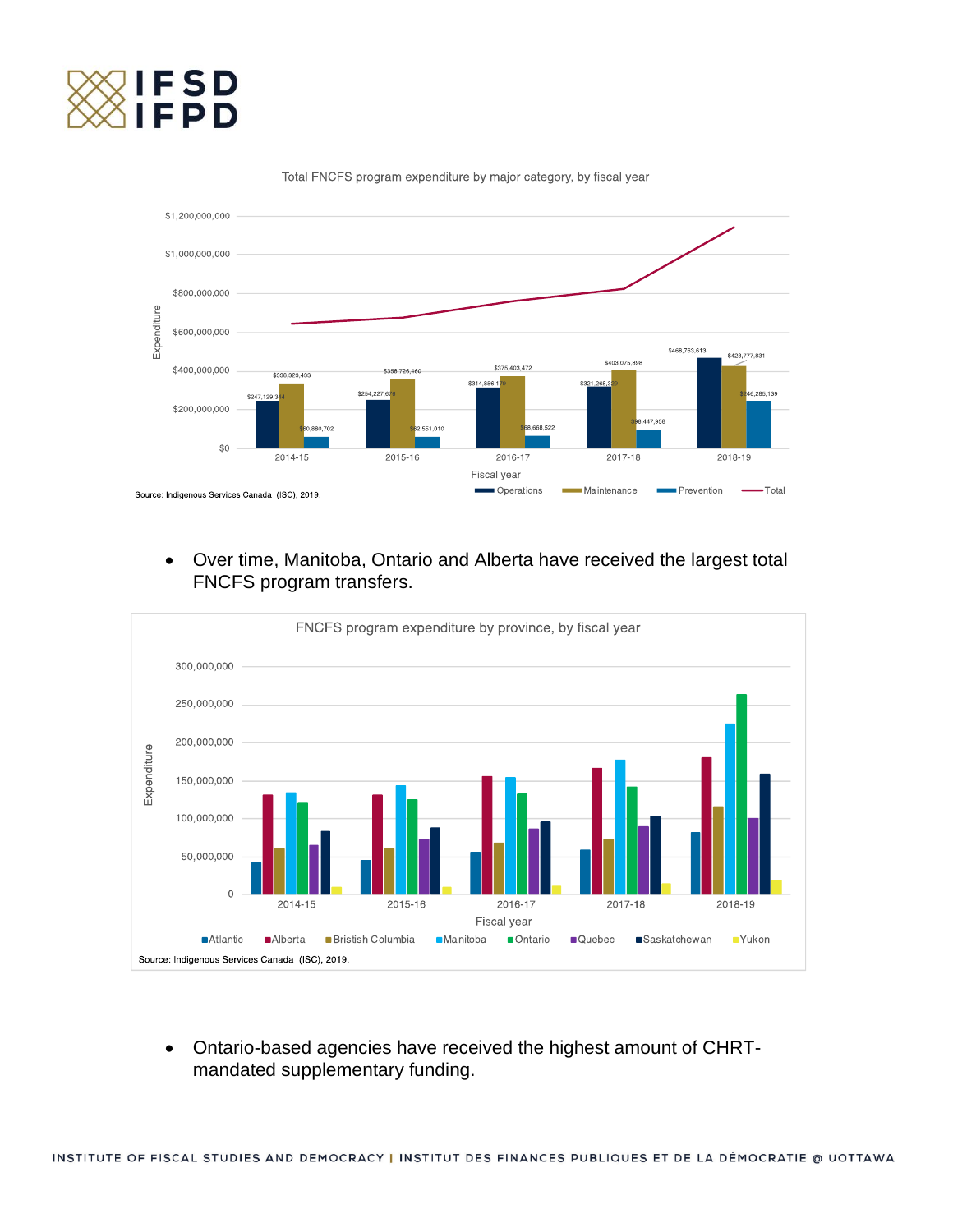



• Agencies serving at least one community inaccessible by year-round receive larger transfers than those serving communities accessible by year-round round (using only identifiable agencies in ISC's data).

#### **Would your agency like to be considered as a case study agency?**

In addition to the questionnaire, IFSD is seeking in-depth engagement from approximately 12 FNCFS agencies and two communities not served by a FNCFS agency. These agencies, all with different characteristics (e.g. geographic location, size, etc.), will be selected to serve as representative cases for the project. These agencies/communities will work closely with IFSD to evaluate and test models and frameworks throughout the project.

Are you an agency that hasn't yet participated in the questionnaire, or would like to inquire about being a case study agency?

[Connect with IFSD](mailto:helaina.gaspard@ifsd.ca)